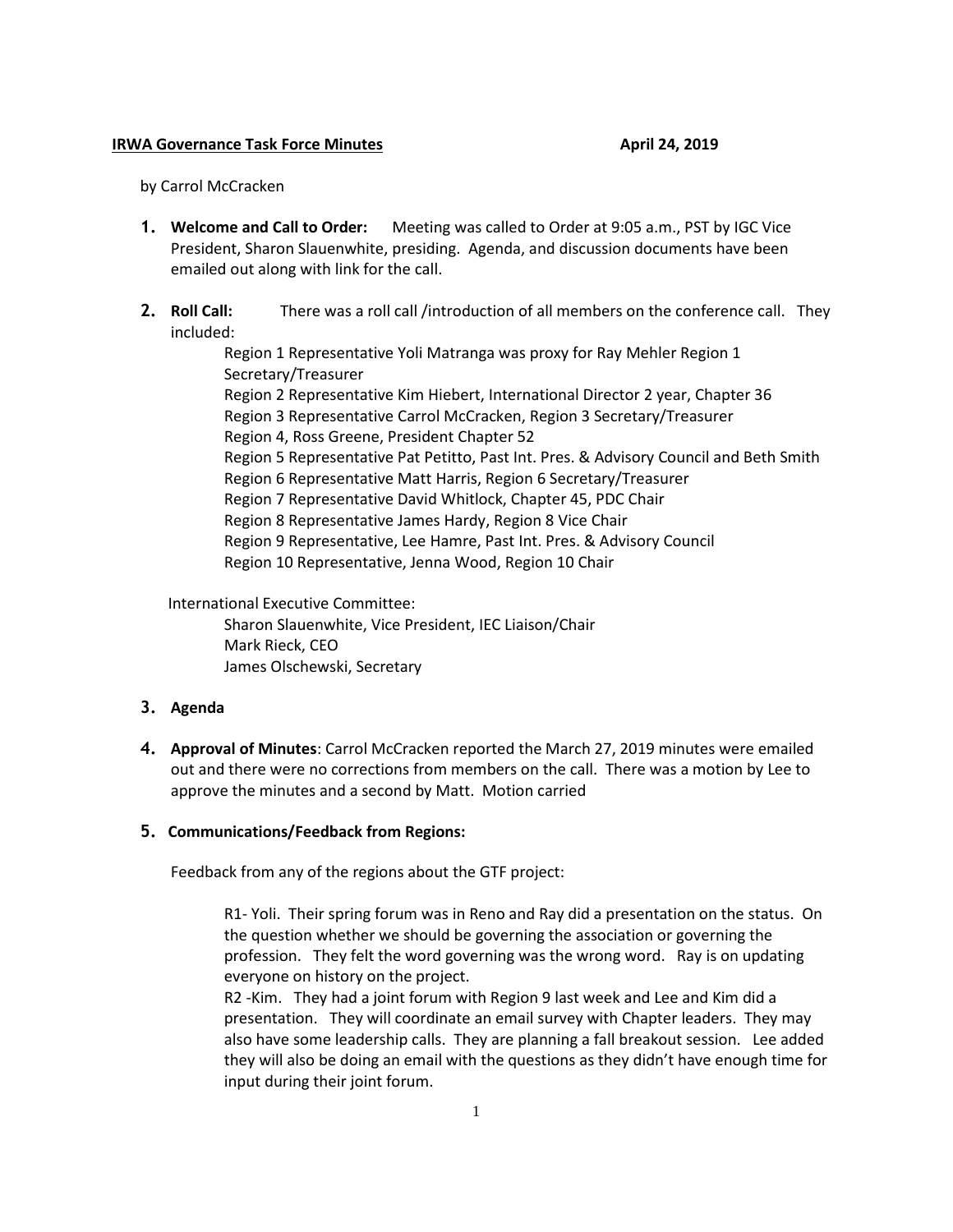R3 – Carrol. Their forum will be starting April 29, so he can report afterwards.

R4 – Ross. They had their forum last weekend and he reported our progress. They had "crickets" for responses. Jeff Jones and Ana Rausch were there. Some people voiced thoughts after the meeting with some thinking the GTF will "blow up the system" and others think the GTF won't do anything to change the current system.

R5 – Pat. Their forum will be this upcoming weekend. Their Region Chair, Beth will present at the forum as Pat cannot attend. Their Vice Chair has promised to take good notes.

R6-Matt. As he reported before, they had their form on March 16. He had sent the information to their Chapter and Region leadership and had discussions. Their question right now is if the Governance Task Force will make recommendations? His answer was yes.

R7 – David. As previously reported, their forum was on March 8, and they had a lively discussion. There was good feedback and agreed we will provide a recommendation for action but won't be rushed.

R8 -James. Their forum will be this weekend. No feedback since our last call. R9 – Lee. See report for R2.

R10 – Jenna. Their forum was April 13 and was well attended. They discussed project perception is heading backwards because they were on board with how governance project was going. They feel well informed. She shared that not all of the task force was involved before or as well informed.

Lee: There is some frustration and a lack of confidence in how the process moved forward because there appeared to be a goal in place prior to collection of information, but it has morphed in an unexpected direction. We need to move forward with a plan or look at other ideas.

Sharon: The mandate from the Edmonton was to stop the process, gather information, review information and her feeling is we are to do two things: Report on process and provide recommendation going forward. She doesn't believe one singular model will be presented, but it will have to be more inclusive, improve communications, and what needs to be fixed to do it.

Ray: Concurred with Sharon's assessment.

Pat: Will we go over the models brought forward along with other models? Sharon: We may have some solutions from models as there are some common elements that were positively received which will make things better. Right now, the committees don't have a voice and International Chapters don't have a voice on a region level.

- **-** In response to Lee: We went into a process without trying to steer towards one model. Piece Lee has seen is cut in directors, and no change mode.
- **-** Lee mentioned how a large number of directors were cut in the models which was a concern. As a past IEC member, she understands that it can be frustrating to feel like good ideas have been thwarted because of too many members, but she does not think that the answer is to greatly reduce the number of Directors just to enable ideas to be pushed through more easily.
- **-** Sharon mentioned in director meetings, they found many people to be sworn in (approximately 20%) were proxies who weren't up to speed on the issues to be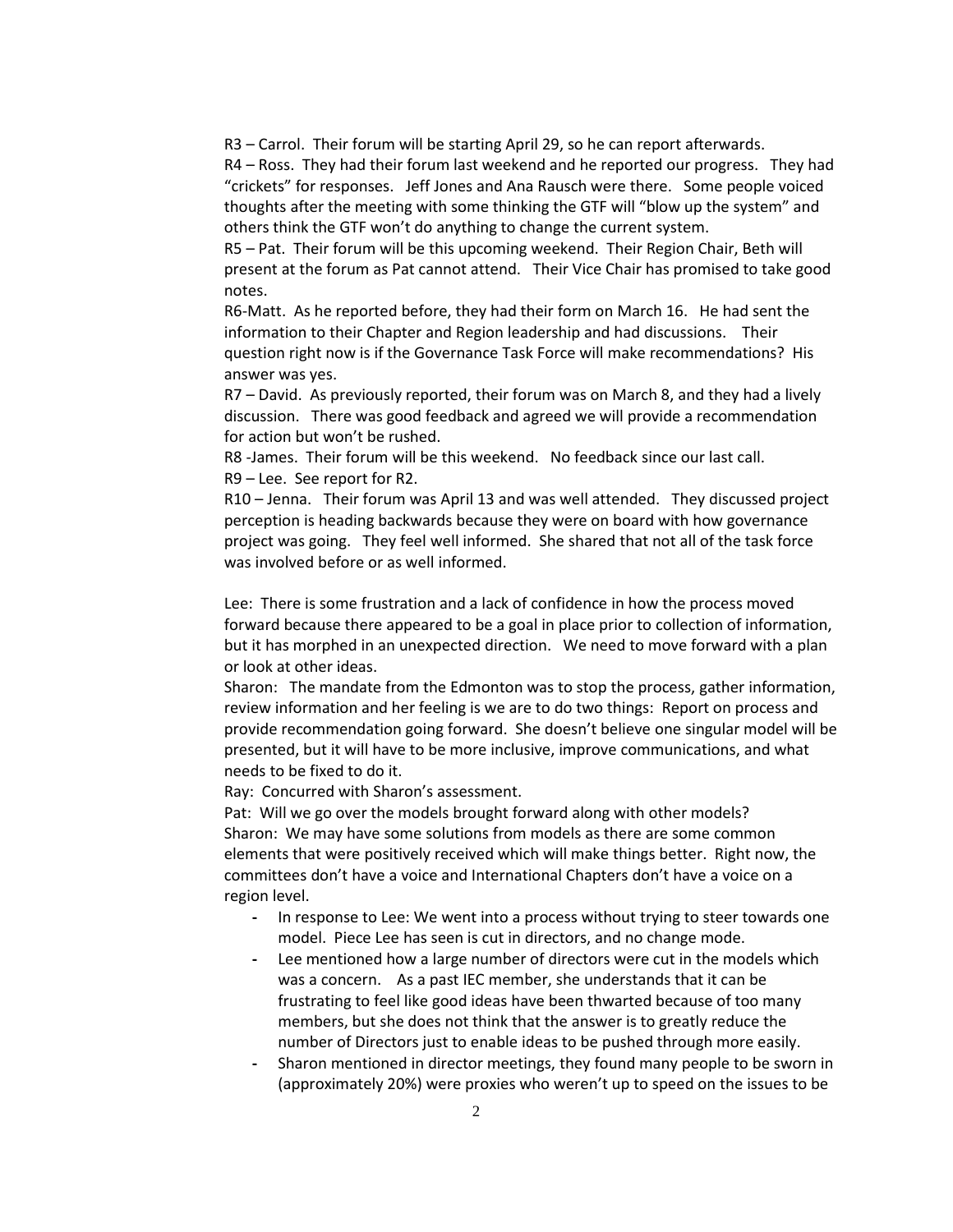discussed and voted on.

Jenna: Feels the breakdown was in how models were presented in Edmonton. There wasn't an intent to pick one of the models. Status quo was also an option, but it wasn't conveyed there in writing. After the model presentation a lot of people were upset and didn't hear that verbally people had said our existing model was an option.

Lee and Pat: They don't recall ever hearing that keeping our existing model was an option.

Yoli: Asked if a white paper had been developed by Task Force? She feels that moving forward will be a better use of time.

Sharon and Mark: We are almost there.

Mark: We need to remember a strategic plan was developed. Questions on the forum presentation document to members are critical to the organization. We should have training for 200 plus directors.

Matt: Hearing people were given a product without any idea on where it came from. Can we do a demonstration at the Annual Conference of what the task force has done and get more feedback?

Sharon: Could we give a short update on the GTF at the Annual Conference Leadership Session? Mark said this could be done.

## **6. IRWA Remodeling Discussion (Report from the June 27, 2018, Session)**:

Sharon mentioned this document came from round table discussions held in Edmonton. The list of advantages and disadvantages (pros and cons) were transcribed from handwriting in that session. In some cases, items on the list had numbers behind them which indicated they heard comments multiple times. The list was uploaded last October on the International Directors Member Network site.

The process was stopped except for the member survey because of the strong response at Edmonton. Survey results will be the topic of next month's discussion. There were only 39 or 40 responses, so it is a small group sampling. This was the last piece compiled by Tecker. If the models would have been positively received, it would have moved ahead over the next year for discussions with the IGC and Regions on how to implementation one of the new models and then to Portland for a vote.

Thoughts on the model presentations document?

- **-** Aimee and Sharon had some emails talking about how are we coming along with forming and presenting recommendations to the IGC?
- **-** Sharon: Can we set a goal for to provide IGC a recommendation for their meeting in September? Depending on how possible this is, a new mandate from the ICG could be given to this or another group. Next month we should finish our historical document review. In May, can we set up a subcommittee for forum feedback and have that feedback available for our June meeting. At that June meeting, we may be able to break down recommendations into 5 or 6 topics or categories such as bylaws, communications, org chart, future needs, etc. That will give us